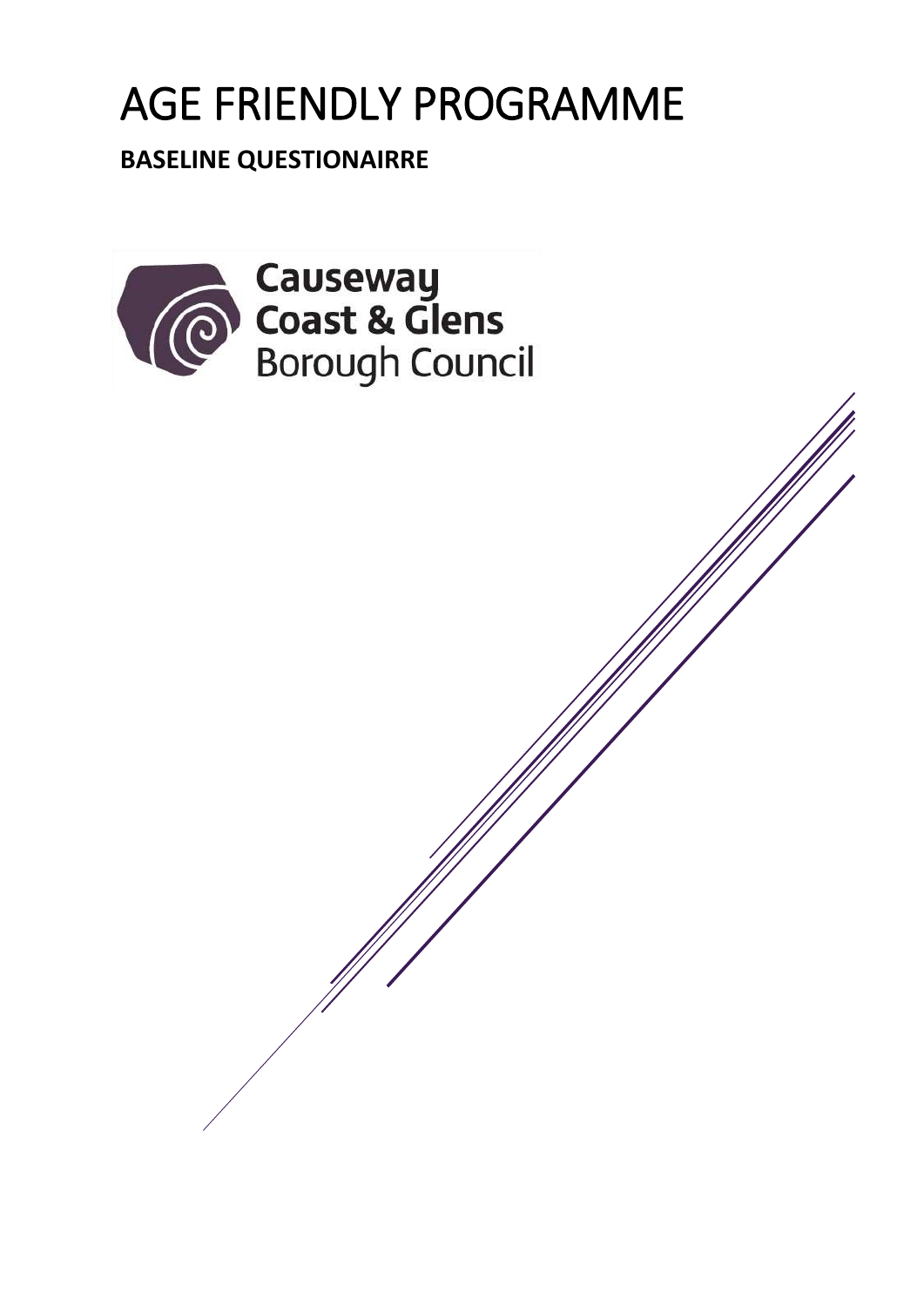## **What is and Age Friendly Community?**

Older people face increasing challenges due to the changes that age brings. In an age-friendly community, policies, services and structures related to the physical and social environment are designed to support and enable older people to "age actively" – that is, to live in security, enjoy good health and continue to participate fully in society. Public and commercial settings and services are made accessible to accommodate varying levels of ability. Age-friendly service providers, public officials, community leaders and business people:

- recognise the great diversity among older persons,
- promote their inclusion and contribution in all areas of community life,
- respect their decisions and lifestyle choices, and
- anticipate and respond flexibly to aging-related needs and preferences.

Many aspects of settings and services can contribute to the participation, health, independence and security of older persons in an age friendly community. An age-friendly community benefits people of all ages. Becoming an age-friendly community is not a defined state or end point but rather a continuing journey towards adapting structures and processes to support the health and wellbeing of older people

An age-friendly community must:

- establish mechanisms to involve older people throughout the age-friendly process
- develop a baseline assessment of the age friendliness of the community under eight domains
- develop a 3-year community-wide action plan
- identify measurements to monitor progress against this plan

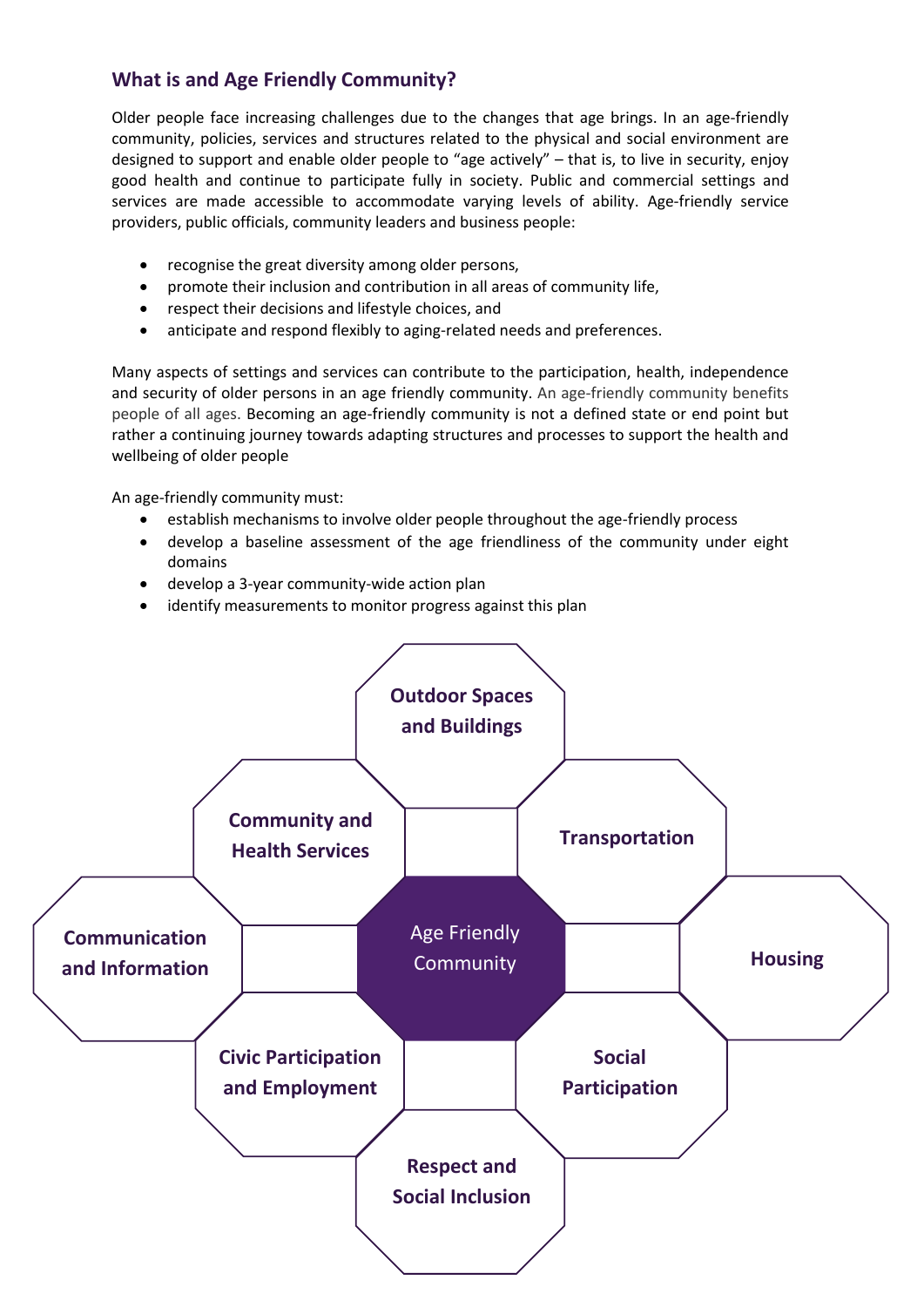Causeway Coast and Glens Borough Council want to help improve the quality of life for older people living in the Borough, we want to learn about the issues you face and how you are managing with changes to everyday life. You can offer invaluable insights to key challenges and further engagement. We will use the survey below to assess the Borough in relation to the 8 themes outlined above. We appreciate you taking the time to complete this survey as the information gathered will highlight the priorities for addressing within the Borough's but, also, the related positive aspects of residing within the Causeway area and help shape the Age Friendly Community as outlined above.

The information gathered will be in the strictest confidence and will not be used for any other purposes.

# *Please Tick or Place X in the relevant box for each question*

| 1. Are you male or female? | Male | Female |
|----------------------------|------|--------|
|                            |      |        |

| 2. In what Council area do you live? |           |  |
|--------------------------------------|-----------|--|
| Town/Village:                        | Postcode: |  |
|                                      |           |  |
|                                      |           |  |

**3. It is important for us to understand the issues for people of different ages, which of the following groups includes your age?**

| --<br>55 to 59 | 60 to 64 | 65 to 74 | 75 to 84 | 85 |
|----------------|----------|----------|----------|----|
|                |          |          |          |    |

#### **4. How is your health in general the past year?**

| <b>Excellent</b> | <b>Very Good</b> | Good | ⊏air | Poor |
|------------------|------------------|------|------|------|
|                  |                  |      |      |      |

**For the following statements could you please tell me whether you agree or disagree with them? You also have the option to answer don't know or not applicable, if needed or give further comments.** 

| 5. Outdoor Spaces & Buildings | Agree | <b>Disagree</b> | Don't<br><b>Know</b> | N/A |
|-------------------------------|-------|-----------------|----------------------|-----|
| I do not leave the house      |       |                 |                      |     |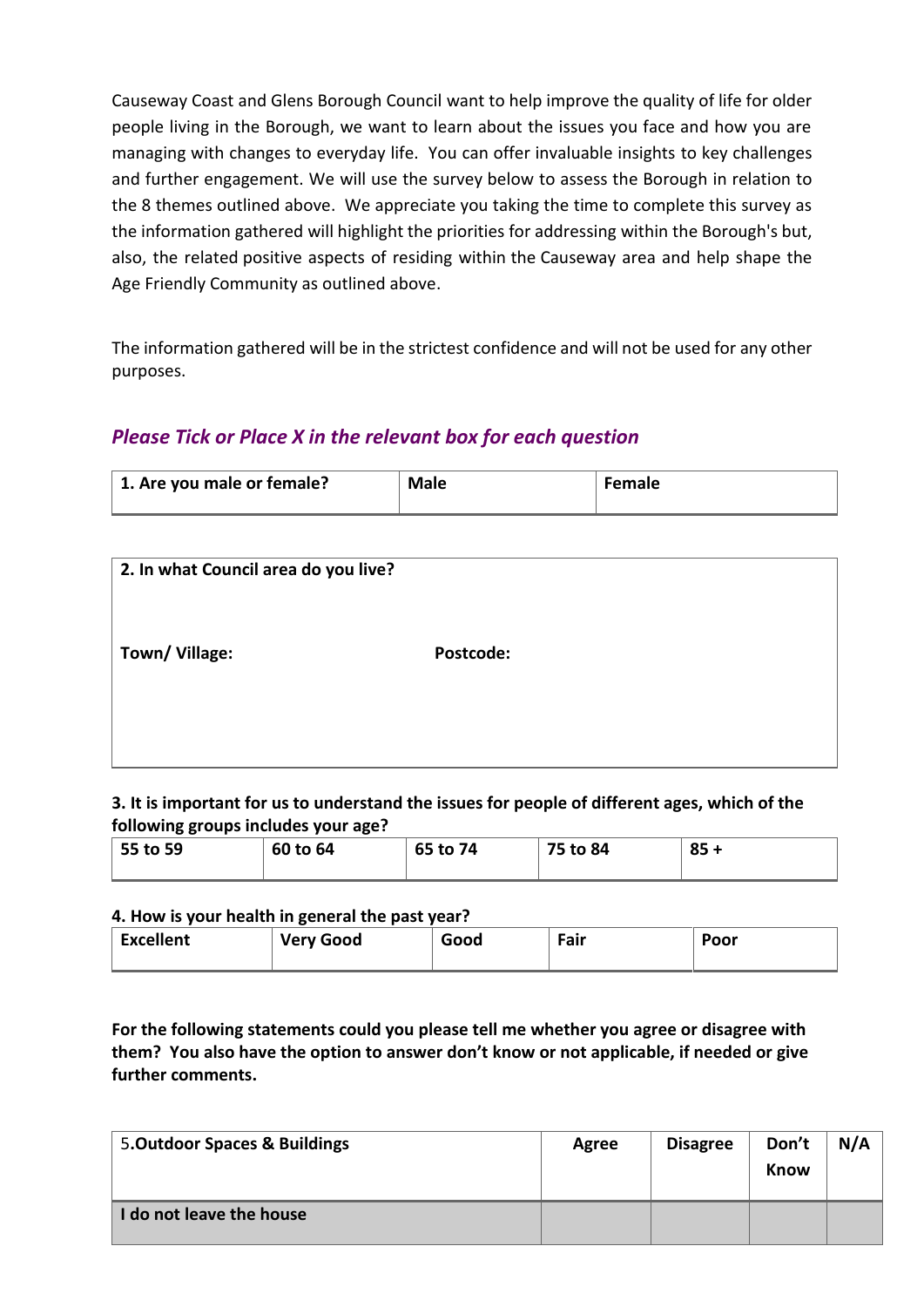| I enjoy walking outdoors and I exercise regularly                                                                               |              |                 |                      |     |
|---------------------------------------------------------------------------------------------------------------------------------|--------------|-----------------|----------------------|-----|
| There are enough public safe places to walk and<br>meet family outside while social distancing                                  |              |                 |                      |     |
| Outdoor safety is promoted well                                                                                                 |              |                 |                      |     |
| Footpaths/ Cycle lines/ Lights etc                                                                                              |              |                 |                      |     |
| Business/ shop premises feel safe to visit                                                                                      |              |                 |                      |     |
| Doctors/Hospitals feel safe to visit                                                                                            |              |                 |                      |     |
| There are enough toilets/ seating areas in the<br>outside areas I visit                                                         |              |                 |                      |     |
| Note any comments or strongly expressed on this topic:                                                                          |              |                 |                      |     |
|                                                                                                                                 |              |                 |                      |     |
|                                                                                                                                 |              |                 |                      |     |
| <b>Solutions and Ideas expressed</b>                                                                                            |              |                 |                      |     |
| 6.Transportation                                                                                                                | <b>Agree</b> | <b>Disagree</b> | Don't<br><b>Know</b> | N/A |
| I drive and use my own car to get out and about                                                                                 |              |                 |                      |     |
| My family/ friends help me with transport                                                                                       |              |                 |                      |     |
| I use public transport to meet friends, visit doctors,<br>social activities, church, parks, museums, shopping,<br>volunteer etc |              |                 |                      |     |
| There is enough information on Public Transport<br>changes/ alterations                                                         |              |                 |                      |     |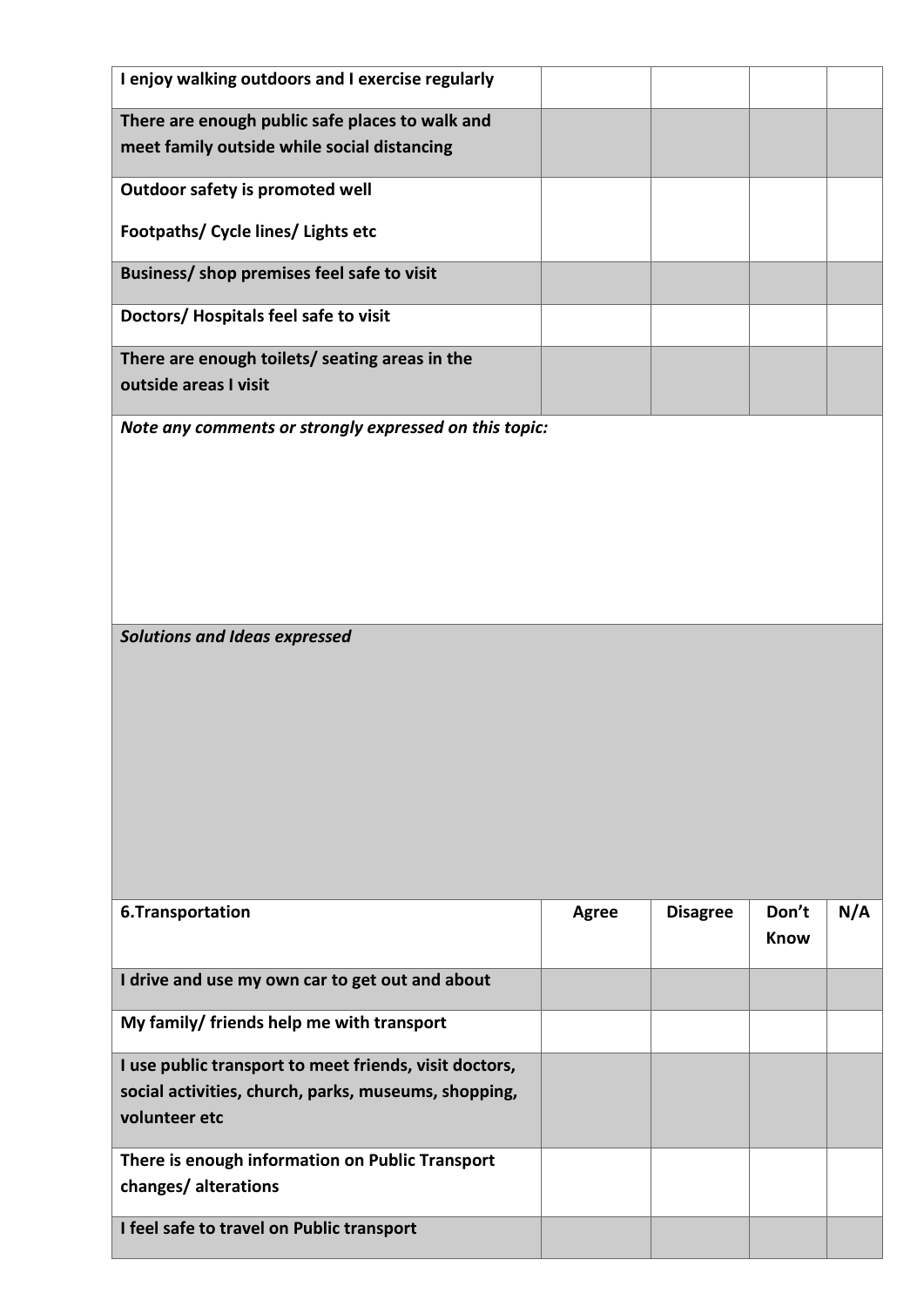| Shelters/Timetable/Waiting area/Drivers/Seats/                                                  |              |                 |             |     |
|-------------------------------------------------------------------------------------------------|--------------|-----------------|-------------|-----|
| Location/ Accessibility and Route choices are                                                   |              |                 |             |     |
| adequate                                                                                        |              |                 |             |     |
| Note any comments or strongly expressed feelings on this topic:                                 |              |                 |             |     |
| <b>Solutions and Ideas expressed:</b>                                                           |              |                 |             |     |
|                                                                                                 |              |                 |             |     |
|                                                                                                 |              |                 |             |     |
| 7. Housing                                                                                      | <b>Agree</b> | <b>Disagree</b> | Don't       | N/A |
|                                                                                                 |              |                 | <b>Know</b> |     |
| I live alone                                                                                    |              |                 |             |     |
| I live with family/ friend / lodger                                                             |              |                 |             |     |
| I live in sheltered accommodation / shared<br>community housing/ fold                           |              |                 |             |     |
| My home is safe and adequate / adapted for my<br>needs                                          |              |                 |             |     |
| I 'am aware of the support services available for any<br>home maintenance or adaptions required |              |                 |             |     |
| There are sufficient and affordable home<br>maintenance support services available for any      |              |                 |             |     |
| adaptions required                                                                              |              |                 |             |     |
| I have mobility aids: (Please state)                                                            |              |                 |             |     |
| (Walking stick, Zimmer frame, Wheelchair, Mobility Scooter etc)                                 |              |                 |             |     |
|                                                                                                 |              |                 |             |     |
|                                                                                                 |              |                 |             |     |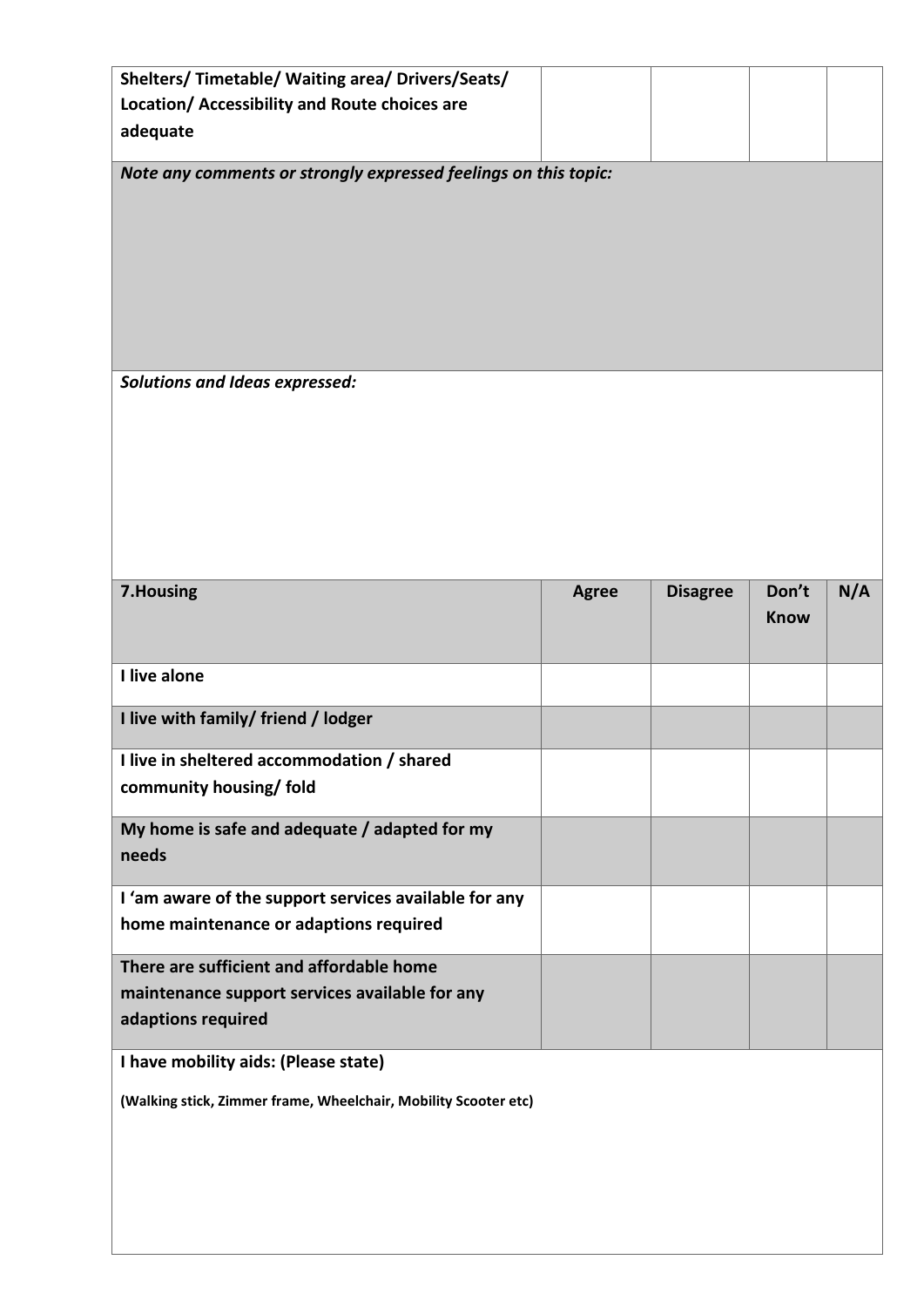| I have improved the energy efficiency of my house to reduce my                                  |
|-------------------------------------------------------------------------------------------------|
| fuel bills (Please tick or highlight with X all those that apply)                               |
| Loft insulation                                                                                 |
| <b>Double glazing</b>                                                                           |
| Hot water cylinder jacket                                                                       |
| <b>Draught proofing</b>                                                                         |
| <b>Cavity wall insulation</b>                                                                   |
| <b>Solid wall insulation</b>                                                                    |
| Replaced boilers in last 10 years                                                               |
| Renewable energy installation                                                                   |
| Other (please specify):                                                                         |
|                                                                                                 |
| I have improved my safety in my home: (Please tick or highlight<br>with X all those that apply) |
| Locking doors and windows of house                                                              |
| <b>House alarm</b>                                                                              |
| Home safety equipment e.g. handrails                                                            |
| <b>Neighbourhood Watch</b>                                                                      |
| <b>Smoke alarm</b>                                                                              |
| Carbon monoxide alarm                                                                           |
| <b>Other (please specify)</b>                                                                   |
| Note any comments or strongly expressed feelings on this topic:                                 |
|                                                                                                 |
|                                                                                                 |
|                                                                                                 |
| <b>Solutions and Ideas expressed:</b>                                                           |
|                                                                                                 |
|                                                                                                 |
|                                                                                                 |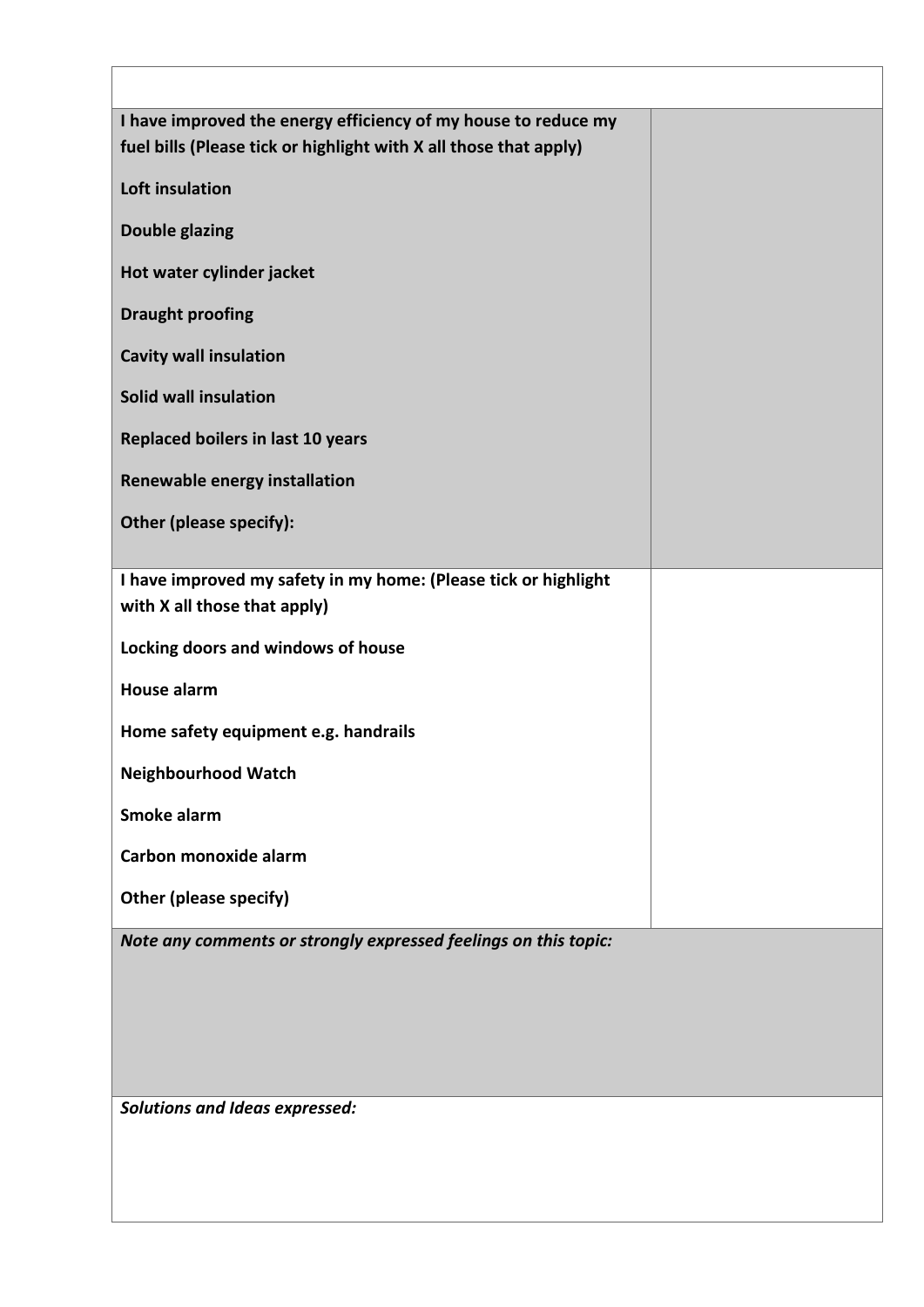| 8. Social Participation                                                                                        | <b>Agree</b> | <b>Disagree</b> | Don't<br><b>Know</b> | N/A |
|----------------------------------------------------------------------------------------------------------------|--------------|-----------------|----------------------|-----|
| I belong to a group and very well engaged in my<br>community                                                   |              |                 |                      |     |
| I regularly take part in activities: (Please tick or<br>highlight with X all those that apply)                 |              |                 |                      |     |
| Church group (s)                                                                                               |              |                 |                      |     |
| <b>Community Organisation (s)</b>                                                                              |              |                 |                      |     |
| Specialist/Hobby group (s)                                                                                     |              |                 |                      |     |
| <b>Family visits</b>                                                                                           |              |                 |                      |     |
| <b>Appointments e.g. Doctors</b>                                                                               |              |                 |                      |     |
| <b>Public events</b>                                                                                           |              |                 |                      |     |
| Visits to parks, museums etc                                                                                   |              |                 |                      |     |
| <b>Other (please specify)</b>                                                                                  |              |                 |                      |     |
| There is a wide variety of activities are available to                                                         |              |                 |                      |     |
| appeal to a diverse population of older people to<br>come out safely                                           |              |                 |                      |     |
| Venues for events and activities are accessible, well                                                          |              |                 |                      |     |
| promoted and well organised with transport options<br>provided                                                 |              |                 |                      |     |
| We have community organisations and activities -<br>encouraging safe participation of people at different      |              |                 |                      |     |
| ages and cultural backgrounds                                                                                  |              |                 |                      |     |
| Arts and culture programmes are accessible and<br>affordable                                                   |              |                 |                      |     |
| I do not take part in social activities and there are<br>barriers preventing me from doing so: (Please tick or |              |                 |                      |     |
| highlight with X all those that apply)                                                                         |              |                 |                      |     |
| <b>Too expensive</b>                                                                                           |              |                 |                      |     |
| Don't know anyone                                                                                              |              |                 |                      |     |
| Poor health/ health issue                                                                                      |              |                 |                      |     |
| Feel embarrassed/anxious                                                                                       |              |                 |                      |     |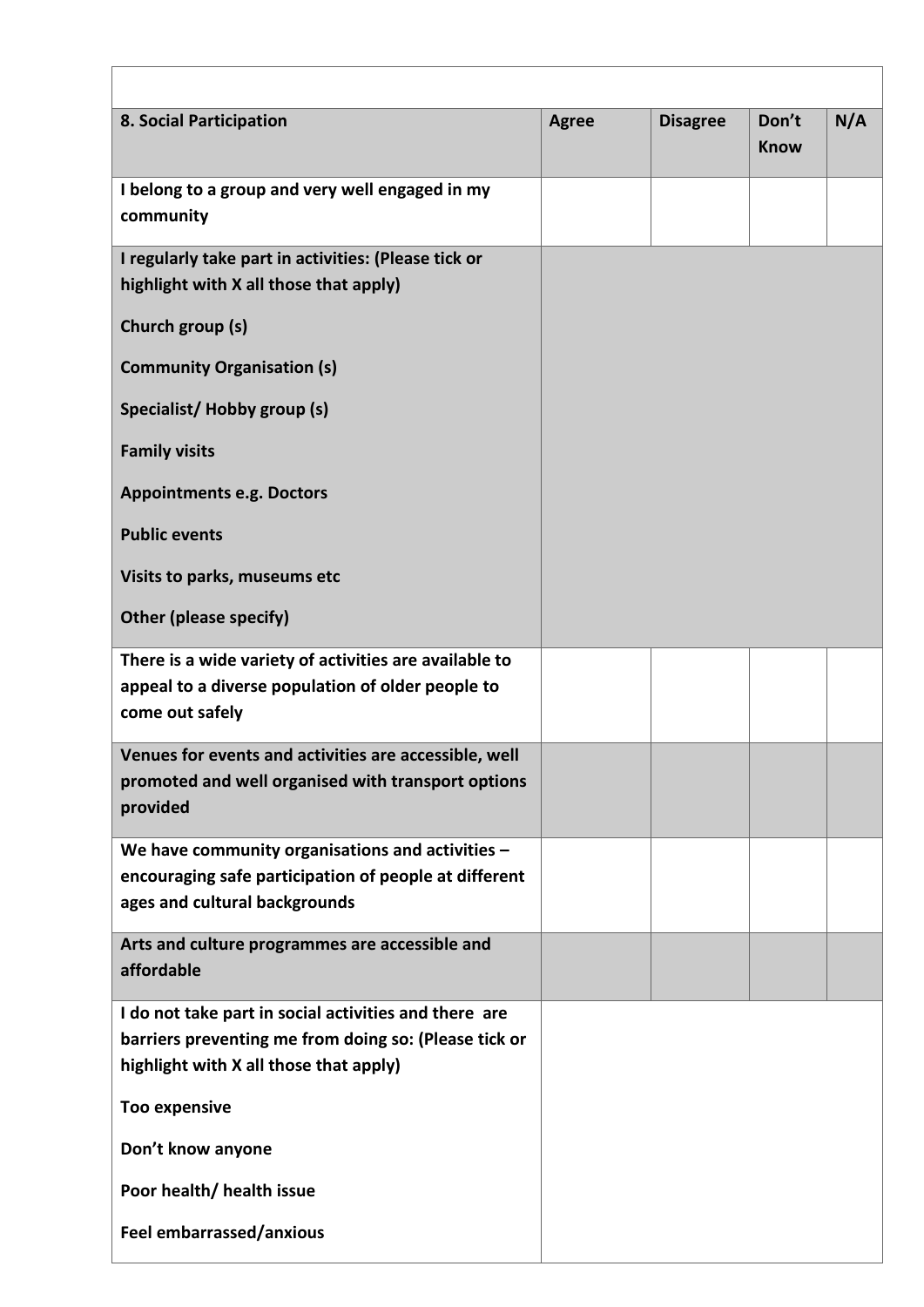| Not interested/ like my own company                                       |              |                 |                      |     |
|---------------------------------------------------------------------------|--------------|-----------------|----------------------|-----|
| No way of getting transport/too far                                       |              |                 |                      |     |
| Not able to leave the house                                               |              |                 |                      |     |
| Other (please specify):                                                   |              |                 |                      |     |
|                                                                           |              |                 |                      |     |
| I have good contact and visitors/ family who come to<br>my home regularly |              |                 |                      |     |
| I feel lonely                                                             |              |                 |                      |     |
| I feel isolated and disconnected from my community                        |              |                 |                      |     |
| Note any comments or strongly expressed feelings on this topic:           |              |                 |                      |     |
|                                                                           |              |                 |                      |     |
|                                                                           |              |                 |                      |     |
|                                                                           |              |                 |                      |     |
| <b>Solutions and Ideas expressed:</b>                                     |              |                 |                      |     |
|                                                                           |              |                 |                      |     |
|                                                                           |              |                 |                      |     |
|                                                                           |              |                 |                      |     |
|                                                                           |              |                 |                      |     |
|                                                                           |              |                 |                      |     |
| 9. Respect and social inclusion                                           | <b>Agree</b> | <b>Disagree</b> | Don't<br><b>Know</b> | N/A |
| Do you think your area is welcoming to: (Please tick                      |              |                 |                      |     |
| or highlight with X all those that apply)                                 |              |                 |                      |     |
| Children (0-11)                                                           |              |                 |                      |     |
|                                                                           |              |                 |                      |     |
| Young people (12-30)                                                      |              |                 |                      |     |
| <b>Ethnic minorities</b>                                                  |              |                 |                      |     |
| People living with dementia                                               |              |                 |                      |     |
| <b>People with disabilities</b>                                           |              |                 |                      |     |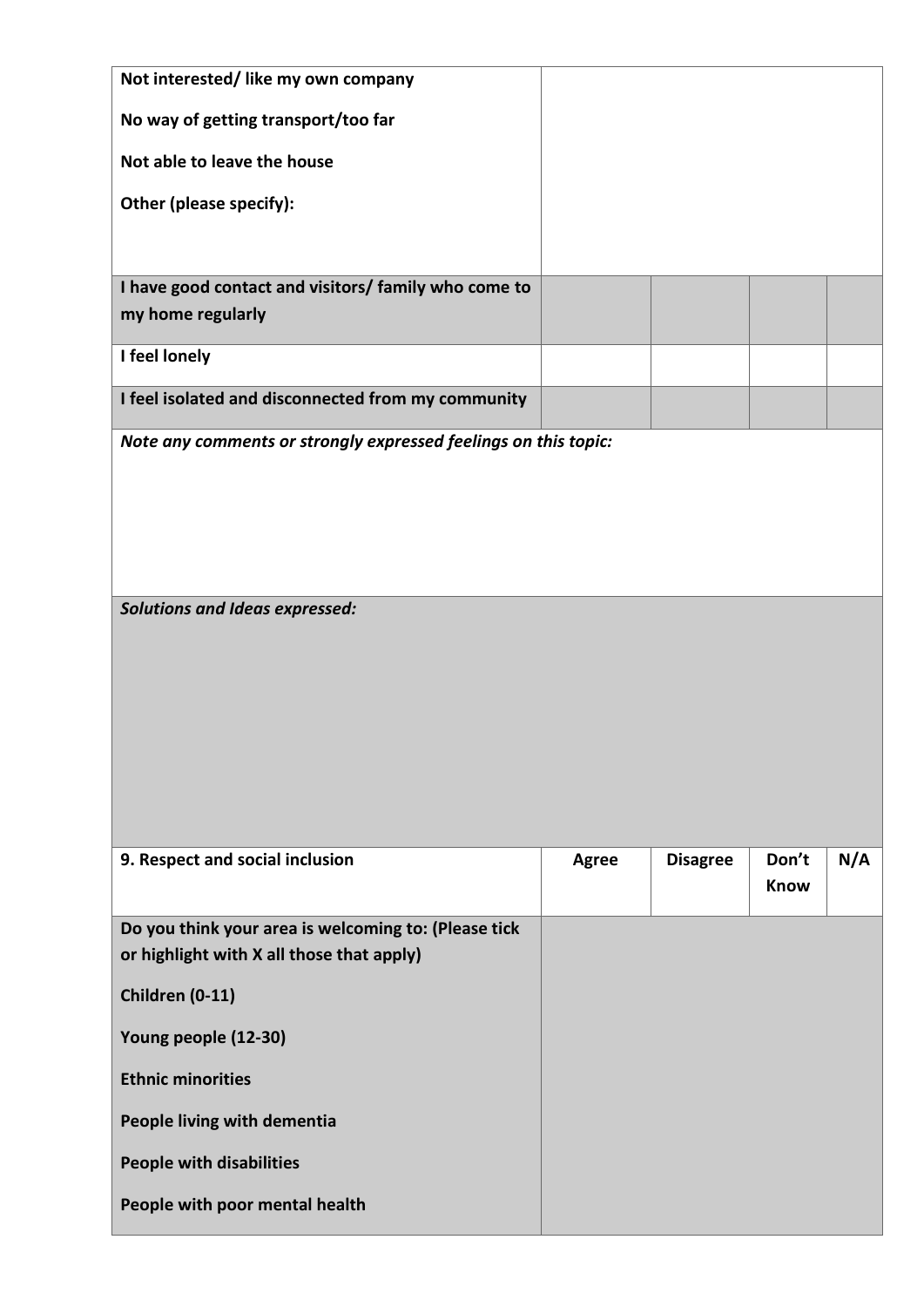| Other (please specify):                                                                                              |              |                 |             |     |
|----------------------------------------------------------------------------------------------------------------------|--------------|-----------------|-------------|-----|
| Older people are consulted by public, voluntary and<br>private organisations on ways to serve them better?           |              |                 |             |     |
| Facilities have helpful and courteous staff trained to                                                               |              |                 |             |     |
| respond to older people?                                                                                             |              |                 |             |     |
| Older people are portrayed in a positive manner?                                                                     |              |                 |             |     |
| Activities that bring generations together for mutual<br>enjoyment and enrichment are regularly planned<br>and held? |              |                 |             |     |
| Note any comments or strongly expressed feelings on this topic:                                                      |              |                 |             |     |
|                                                                                                                      |              |                 |             |     |
| <b>Solutions and Ideas expressed:</b>                                                                                |              |                 |             |     |
|                                                                                                                      | <b>Agree</b> | <b>Disagree</b> | Don't       | N/A |
| 10. Civic participation and employment                                                                               |              |                 | <b>Know</b> |     |
| I take part in civic activities that benefit the<br>community (charity, community, church, forums,<br>U3A etc)       |              |                 |             |     |
| I feel valued and I have a purpose in life                                                                           |              |                 |             |     |
| I am connected to a local forum / age sector network<br>to voice my views and local decisions                        |              |                 |             |     |
| I have time and can make a difference                                                                                |              |                 |             |     |
| I used to volunteer but I am reluctant now because<br>of my safety during the pandemic                               |              |                 |             |     |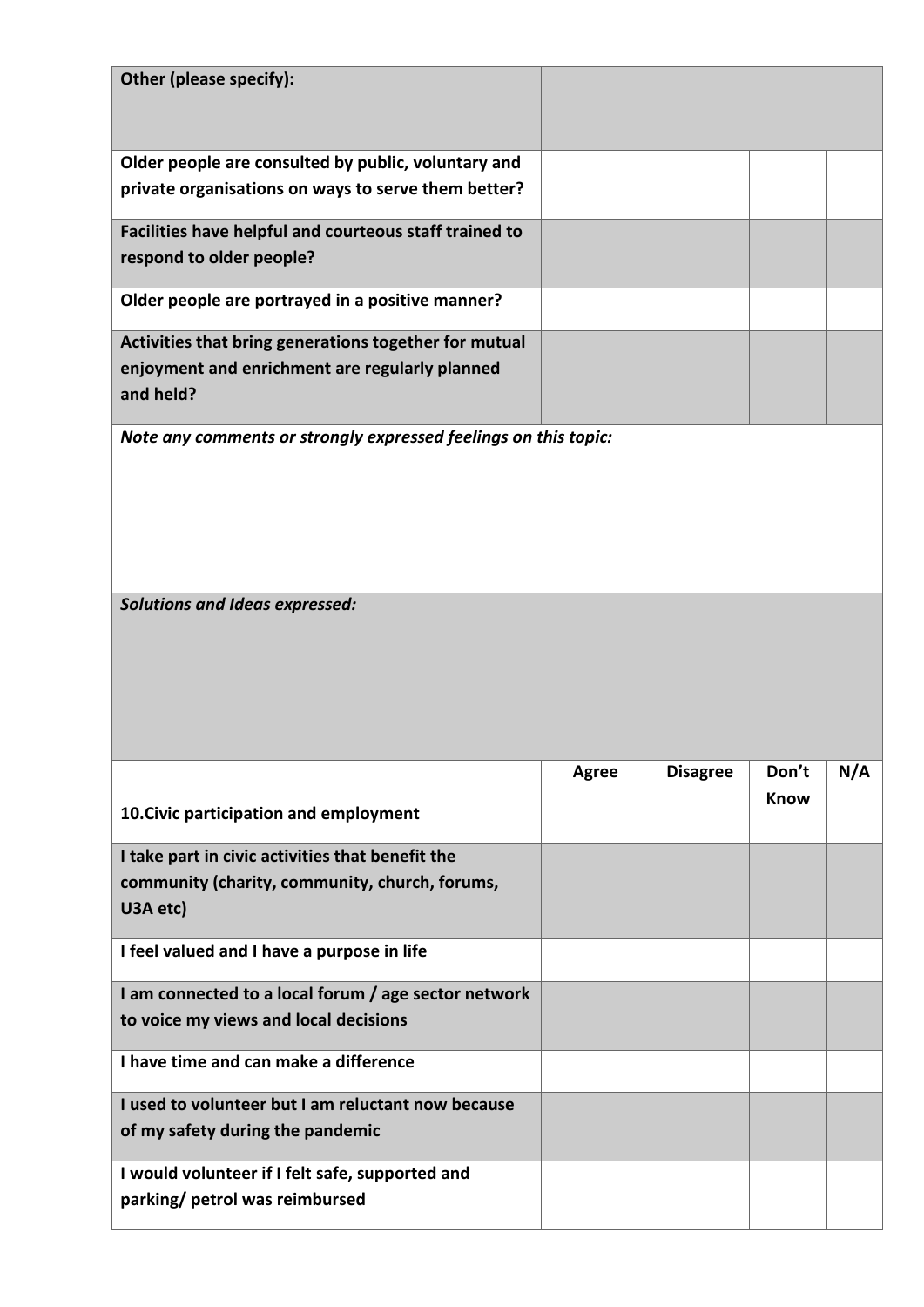| There is good employment support available for<br>older workers?                                                                                                                  |  |  |
|-----------------------------------------------------------------------------------------------------------------------------------------------------------------------------------|--|--|
| Retraining opportunities, such as training in new<br>technologies, is available to older people                                                                                   |  |  |
| I feel connected / heard                                                                                                                                                          |  |  |
| If not why: (Please tick or highlight with X all those<br>that apply)                                                                                                             |  |  |
| Politicians don't listen/ask                                                                                                                                                      |  |  |
| It is all online and I can't access                                                                                                                                               |  |  |
| Public bodies don't listen/ask                                                                                                                                                    |  |  |
| <b>Never hear about consultations</b>                                                                                                                                             |  |  |
| Other people talk louder                                                                                                                                                          |  |  |
| Don't know how to engage                                                                                                                                                          |  |  |
| <b>Other (please specify):</b>                                                                                                                                                    |  |  |
| I am interested in: (Please tick or highlight with X all<br>those that apply)                                                                                                     |  |  |
| Joining an Over 50s Council (Voluntary group who aim to<br>improve the quality of life for residents over the age of 50,<br>promotion of age friendly communities and activities) |  |  |
| <b>Community gardening</b>                                                                                                                                                        |  |  |
| <b>Intergenerational activities</b>                                                                                                                                               |  |  |
| Passing on skills and knowledge                                                                                                                                                   |  |  |
| <b>Community committees</b>                                                                                                                                                       |  |  |
| <b>Church committees</b>                                                                                                                                                          |  |  |
| Local initiatives e.g. farmers market                                                                                                                                             |  |  |
| <b>Managing historical/heritage sites</b>                                                                                                                                         |  |  |
| <b>Helping to run local events</b>                                                                                                                                                |  |  |
| <b>Guiding for tourists</b>                                                                                                                                                       |  |  |
| Other (please specify):                                                                                                                                                           |  |  |
|                                                                                                                                                                                   |  |  |
|                                                                                                                                                                                   |  |  |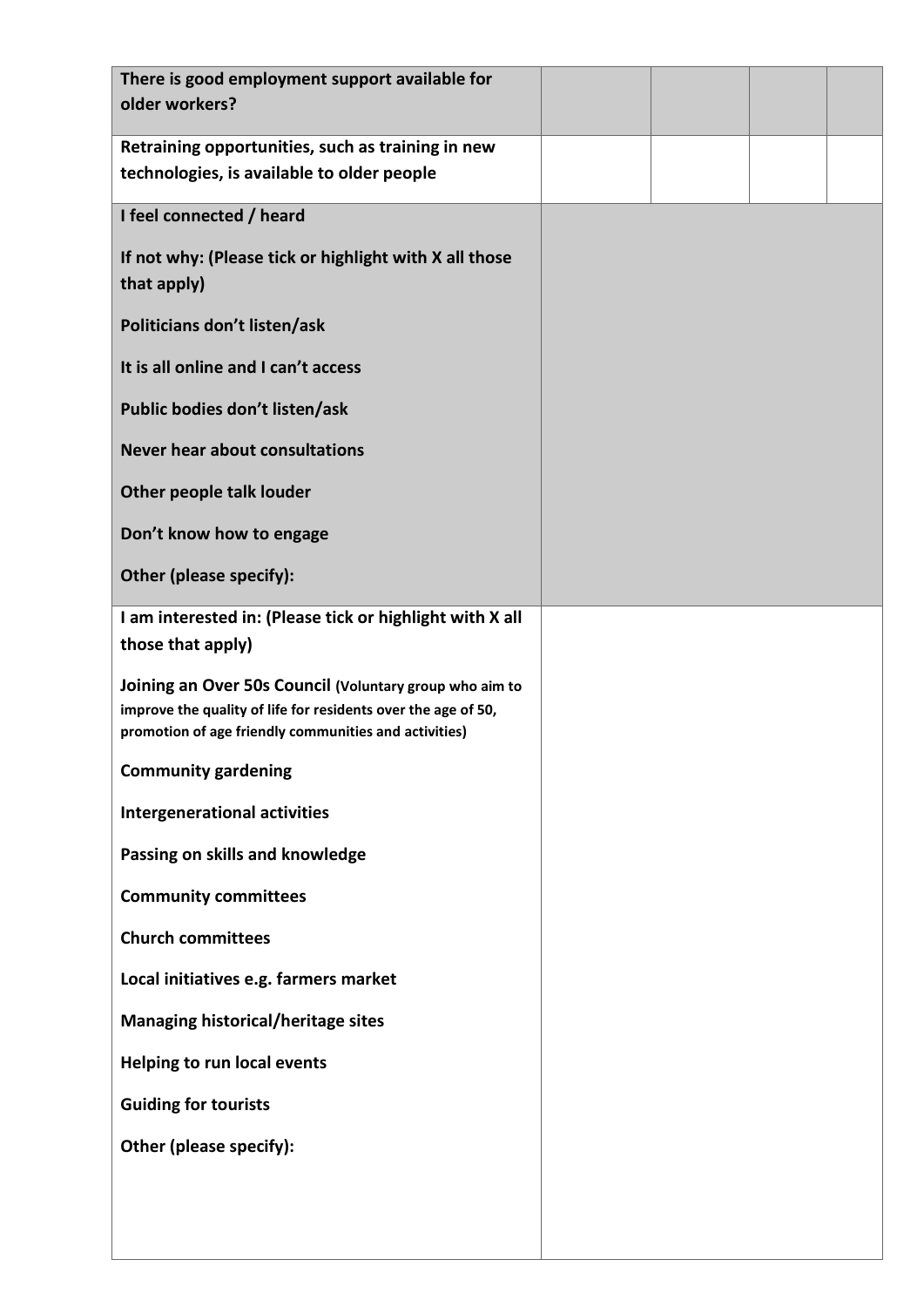*Note any comments or strongly expressed feelings on this topic:*

*Solutions and Ideas expressed:*

| 11. Communication and Information                                                | <b>Agree</b>                                                             | <b>Disagree</b> | Don't<br>Know | N/A |  |  |
|----------------------------------------------------------------------------------|--------------------------------------------------------------------------|-----------------|---------------|-----|--|--|
| I use my local community facility for information on<br>services                 |                                                                          |                 |               |     |  |  |
| There is an effective communication system that<br>reaches community residents   |                                                                          |                 |               |     |  |  |
| A coordinated group approach to signposting to<br>services is needed             |                                                                          |                 |               |     |  |  |
| I have access to the internet                                                    |                                                                          |                 |               |     |  |  |
| Note any comments or strongly expressed feelings on this topic:                  |                                                                          |                 |               |     |  |  |
| Which of the following communication methods help you find out about:            |                                                                          |                 |               |     |  |  |
| а.                                                                               | Public Services (e.g. bin collections, housing, buses, health care etc)? |                 |               |     |  |  |
| b.<br>Activities (e.g. public events, community events, activities classes etc)? |                                                                          |                 |               |     |  |  |

*Please tick or mark with X all that apply*

| <b>Communication Method</b>       | <b>Public Service</b> | <b>Activities</b> |
|-----------------------------------|-----------------------|-------------------|
| An organisations website          |                       |                   |
| <b>Organisations social media</b> |                       |                   |
| (Facebook, Twitter etc)           |                       |                   |
| A notice board                    |                       |                   |
| Leaflet through the door          |                       |                   |
| <b>The Council magazine</b>       |                       |                   |
| An advert in the paper            |                       |                   |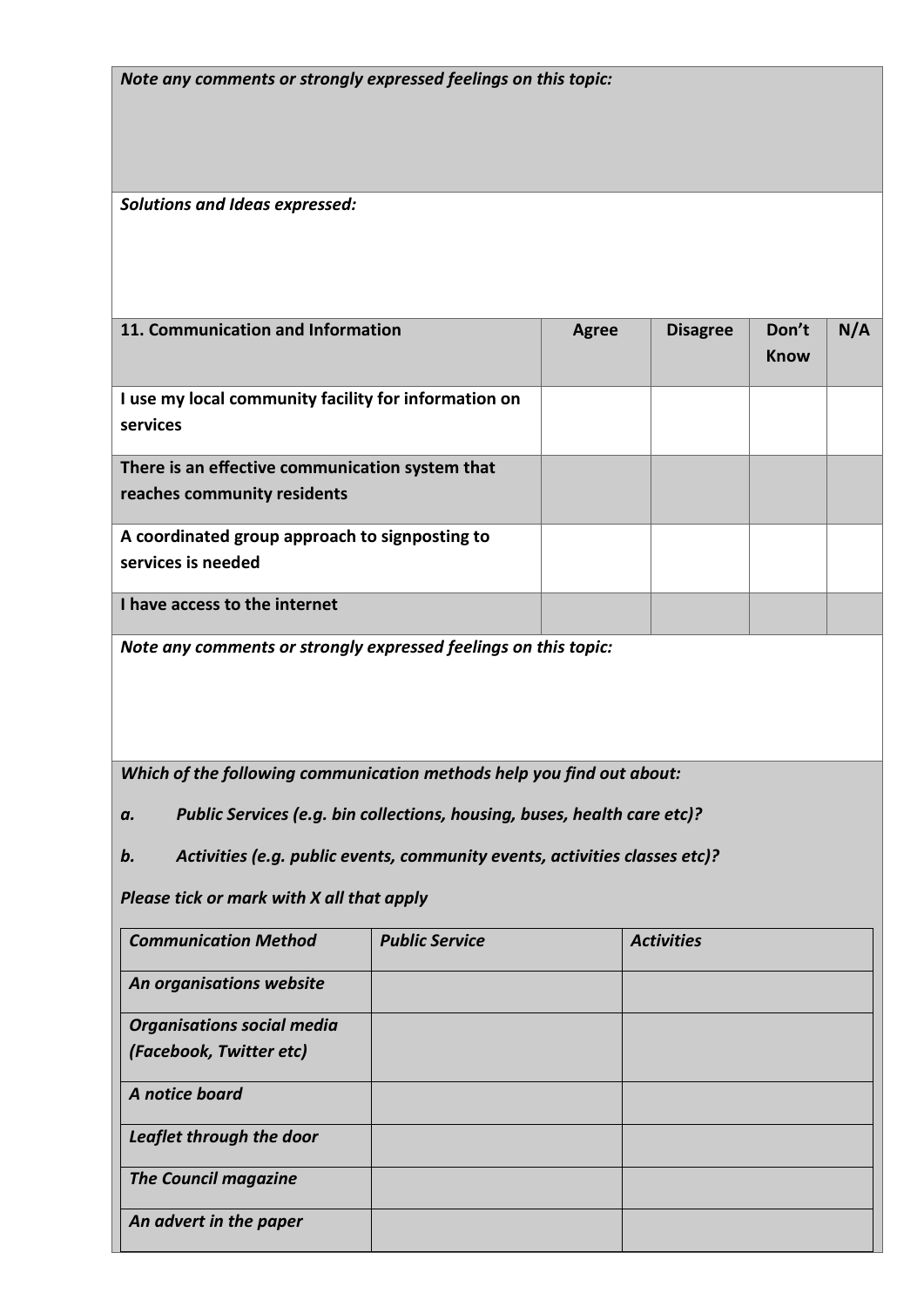| At a public meeting                                             |  |              |                 |             |     |
|-----------------------------------------------------------------|--|--------------|-----------------|-------------|-----|
| <b>E-mail or letter</b>                                         |  |              |                 |             |     |
| Audio recording / braille                                       |  |              |                 |             |     |
| publication                                                     |  |              |                 |             |     |
|                                                                 |  |              |                 |             |     |
| <b>Other (please specify)</b>                                   |  |              |                 |             |     |
|                                                                 |  |              |                 |             |     |
| 12. Community and Health Services                               |  | <b>Agree</b> | <b>Disagree</b> | Don't       | N/A |
|                                                                 |  |              |                 | <b>Know</b> |     |
|                                                                 |  |              |                 |             |     |
| Within the last 3 months, I have taken steps to                 |  |              |                 |             |     |
| improve my health and wellbeing                                 |  |              |                 |             |     |
| I take good care of myself and rate my health and               |  |              |                 |             |     |
| well-being as good                                              |  |              |                 |             |     |
| I eat well and have nutritional meals                           |  |              |                 |             |     |
|                                                                 |  |              |                 |             |     |
| An adequate range of health and community support               |  |              |                 |             |     |
| services is offered for promoting, maintaining and              |  |              |                 |             |     |
| restoring my health                                             |  |              |                 |             |     |
| Health and social services are conveniently located             |  |              |                 |             |     |
| and accessible by all means of transport                        |  |              |                 |             |     |
|                                                                 |  |              |                 |             |     |
| Health and community service facilities are safe and            |  |              |                 |             |     |
| fully accessible for older people                               |  |              |                 |             |     |
| Community COVID-19 emergency planning takes into                |  |              |                 |             |     |
| account the vulnerabilities and capacities of older             |  |              |                 |             |     |
| people                                                          |  |              |                 |             |     |
| I have suffered loss/ bereavement                               |  |              |                 |             |     |
|                                                                 |  |              |                 |             |     |
| I am prepared if I have a health crisis and know who            |  |              |                 |             |     |
| to contact if I need help                                       |  |              |                 |             |     |
| Note any comments or strongly expressed feelings on this topic: |  |              |                 |             |     |
|                                                                 |  |              |                 |             |     |
|                                                                 |  |              |                 |             |     |
|                                                                 |  |              |                 |             |     |
|                                                                 |  |              |                 |             |     |

*Solutions and Ideas expressed:*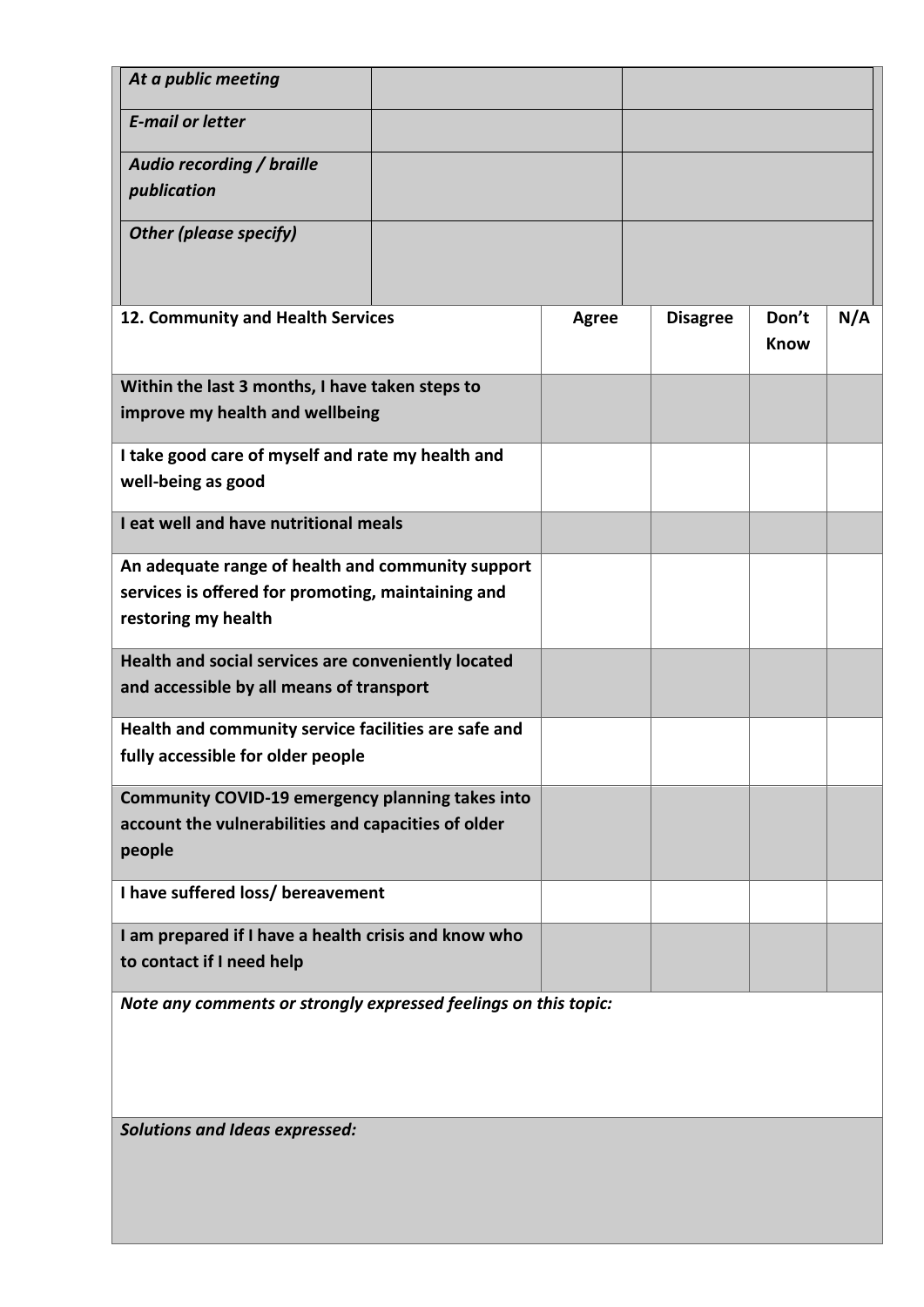| 13. Covid - 19                                                                                                                     | Agree | <b>Disagree</b> | Don't<br>Know | N/A |  |
|------------------------------------------------------------------------------------------------------------------------------------|-------|-----------------|---------------|-----|--|
| I know what the symptoms of Covid-19 are                                                                                           |       |                 |               |     |  |
| I know how to book a test should I display the<br>symptoms of Covid-19                                                             |       |                 |               |     |  |
| I know where to find updates and new information<br>in relation to Covid-19                                                        |       |                 |               |     |  |
| I know what the current Covid-19 regulations are in<br><b>Northern Ireland</b>                                                     |       |                 |               |     |  |
| I feel confident to leave the house for shopping,<br>appointments and general day to day duties                                    |       |                 |               |     |  |
| I feel anxious, lonely or depressed during the current<br><b>Covid pandemic</b>                                                    |       |                 |               |     |  |
| I understand what services are available throughout<br>the Borough and my community should I need<br>assistance during this period |       |                 |               |     |  |
| I have assistance with regards shopping etc from a<br>family member or carer                                                       |       |                 |               |     |  |
|                                                                                                                                    |       |                 |               |     |  |
| Can you tell me what you think your town/village does best for older people?                                                       |       |                 |               |     |  |
|                                                                                                                                    |       |                 |               |     |  |
| What priority areas needs better attention over the next 12 months?                                                                |       |                 |               |     |  |
|                                                                                                                                    |       |                 |               |     |  |
|                                                                                                                                    |       |                 |               |     |  |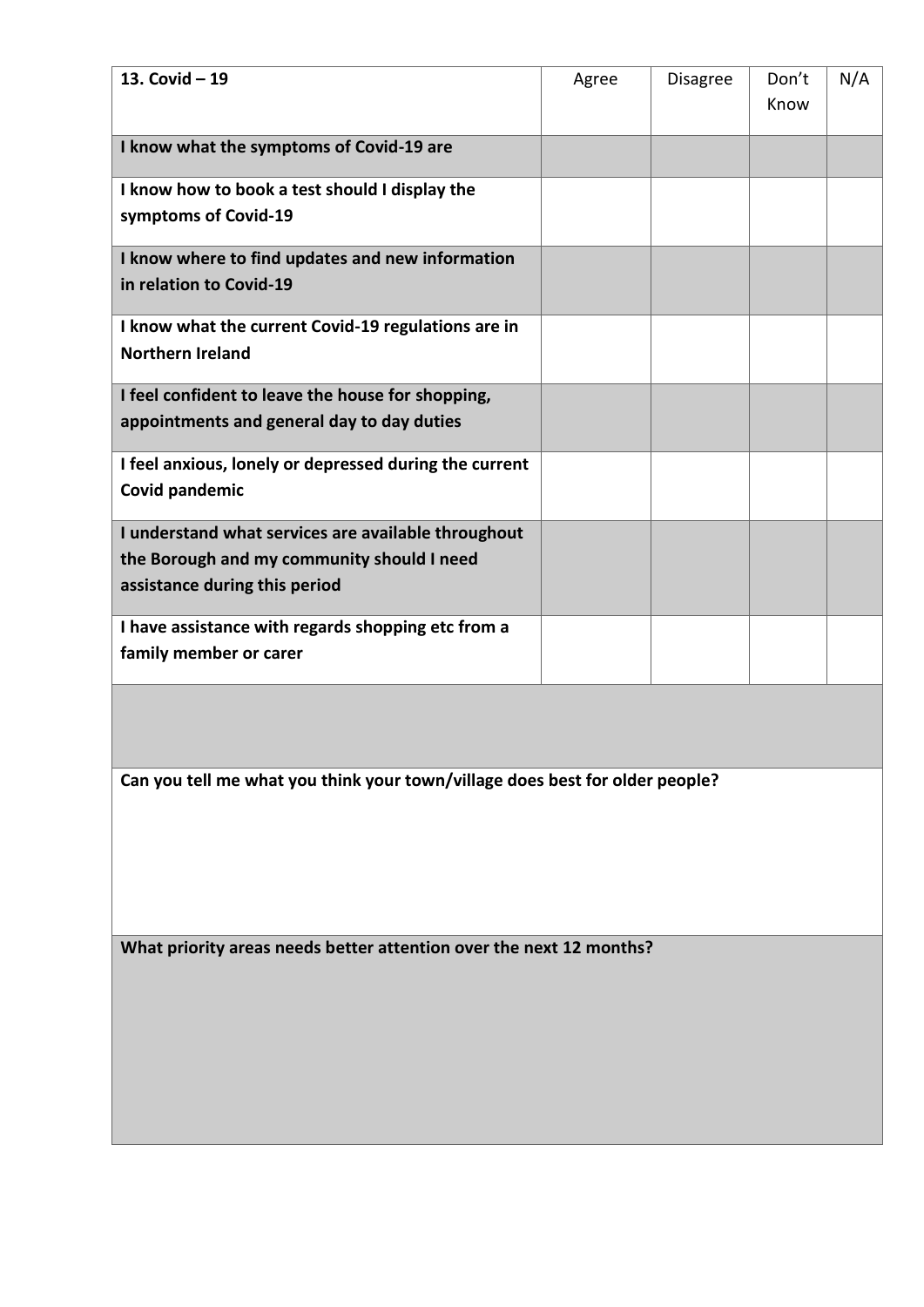### **14. Pensioners Parliament**

**The Pensioners' Parliament has been running since 2011 and it allows older people from across Northern Ireland to have their say on the issues that matter to them. It is valued by many older people, providing opportunities for issues to be raised and discussed with political representatives, decision and policy makers. Following the decision by Age Sector Platform to close, Age NI was approached and agreed to take forward the Pensioners Parliament and has started planning for an event in 2021 and has asked us to find out local interest in this.** 

| What do you think are the top 4 most important issues for older people today? |                            |          |                      |
|-------------------------------------------------------------------------------|----------------------------|----------|----------------------|
| 1.                                                                            |                            |          |                      |
| 2.                                                                            |                            |          |                      |
| 3.                                                                            |                            |          |                      |
| 4.                                                                            |                            |          |                      |
| Are you interested in attending a local Question Time                         | <b>Local Question Time</b> | Regional |                      |
| and a regional Pensioners Parliament in 2021 (please                          | Yes / No                   |          | Parliament           |
| circle)                                                                       |                            |          | Yes $/$<br><b>No</b> |
| If yes, would you prefer this to be (please circle)                           | In                         | Virtual/ | <b>Mixture</b>       |
|                                                                               | Person                     | Zoom etc | of both              |
| If yes, Do you allow us to give your contact details to                       | <b>Yes</b>                 |          | <b>No</b>            |
| Age NI to follow up on this?(please circle)                                   |                            |          |                      |